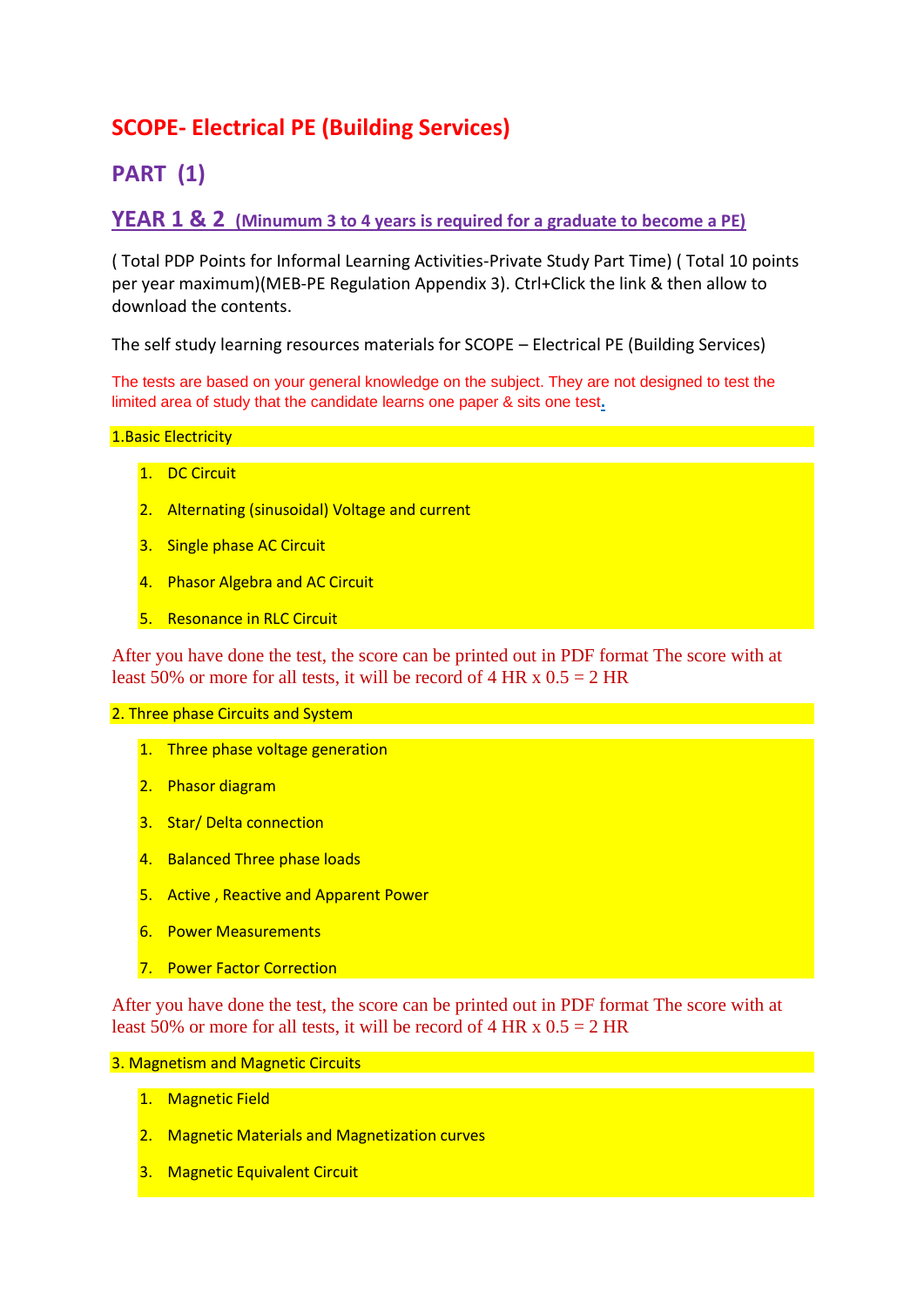- 4. Sinusoidal Excitation
- 5. Magnetic losses

After you have done the test, the score can be printed out in PDF format The score with at least 50% or more for all tests, it will be record of 2 HR x  $0.5 = 1$  HR

## 4.AC/DC Machines

- 1. DC Machine: operating principle, voltage and torque equations
- 2. Three phase Induction motors: operating principle, equivalent Circuit, torque-speed, Characteristics, losses and efficiency

After you have done the test, the score can be printed out in PDF format The score with at least 50% or more for all tests, it will be record of 4 HR x  $0.5 = 2$  HR

## 5.Transformers

- 1. Ideal Transformer
- 2. Equivalent circuit
- 3. Phasor Diagrams
- 4. Determination of Parameters
- 5. Performance Evaluation
- 6. Auto-transformers
- 7. Three phase Transformers

After you have done the test, the score can be printed out in PDF format The score with at least 50% or more for all tests, it will be record of 4 HR x  $0.5 = 2$  HR

#### 6.Active Power and Frequency Control

- 1. Governor Control Systems
- 2. Transmission Losses, penalty factors and loss coefficients
- 3. Automatic Generation Control
- 4. Active power Control Devices

## 7.Reactive Power and Frequency Control

1. Production and Absorption of Reactive Power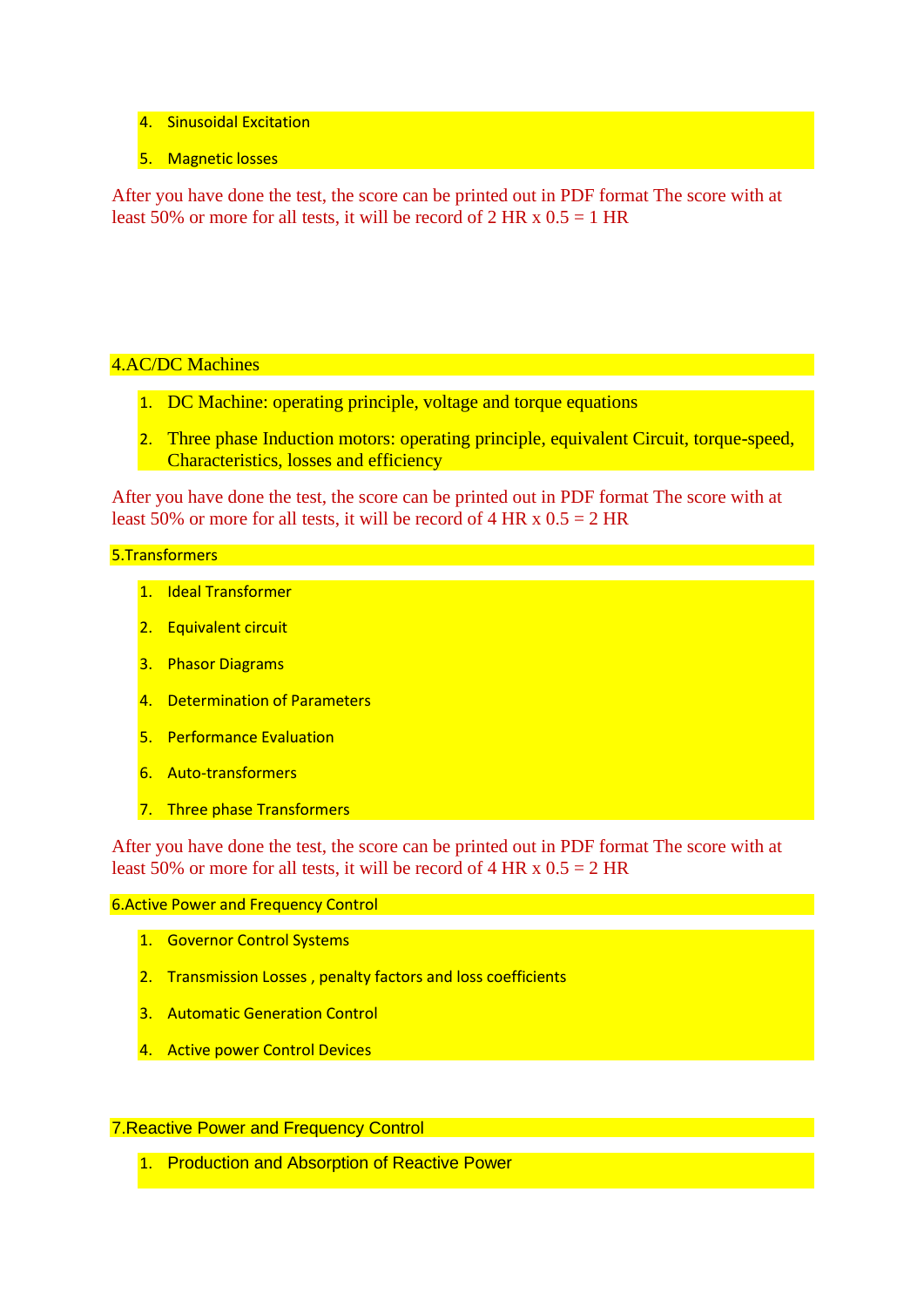- 2. Methods of Voltage Control
- 3. Reactive Power and Voltage Control Devices
- 4. Application to Transmission and Distribution Systems

After you have done the test, the score can be printed out in PDF format The score with at least 50% or more for all tests, it will be record of 8 HR x  $0.5 = 4$ HR

### 8.Electric Power Distribution Systems

- 1. Distribution System Configuration
- 2. Primary and Secondary Distribution
- 3. Ring , Radial and Inter-connected Systems
- 4. Distribution System Layout
- 5. Planning Criteria and Network Design
- 6. Fault Diagnosis and Restoration of Supply

After you have done the test, the score can be printed out in PDF format The score with at least 50% or more for all tests, it will be record of 4 HR x 0.5=2HR

9.Building Services Engineering

- 1. Estimation of Power Demand
- 2. LV Cable and Bus-way Systems
- 3. Conductor Sizing Factors
- 4. Circuit Protective Conductor
- 5. Earth Leakage and Touch Voltage
- 6. Inspection and Testing
- 7. Lightning Protection

ur experience in the work place , write the technical report of 10 pages & submit it.

After you have done the test, the score can be printed out in PDF format The score with at least 50% or more for all tests, it will be record of 4 HR x  $0.5 = 2HR$ 

### 10.General Protections

- 1. Basic Protection Principles
- 2. Instrument Transformers
- 3. Co-ordination of Over-current and Earth Protection for Distribution Systems
- 4. Pilot-wire Differential Protection Feeder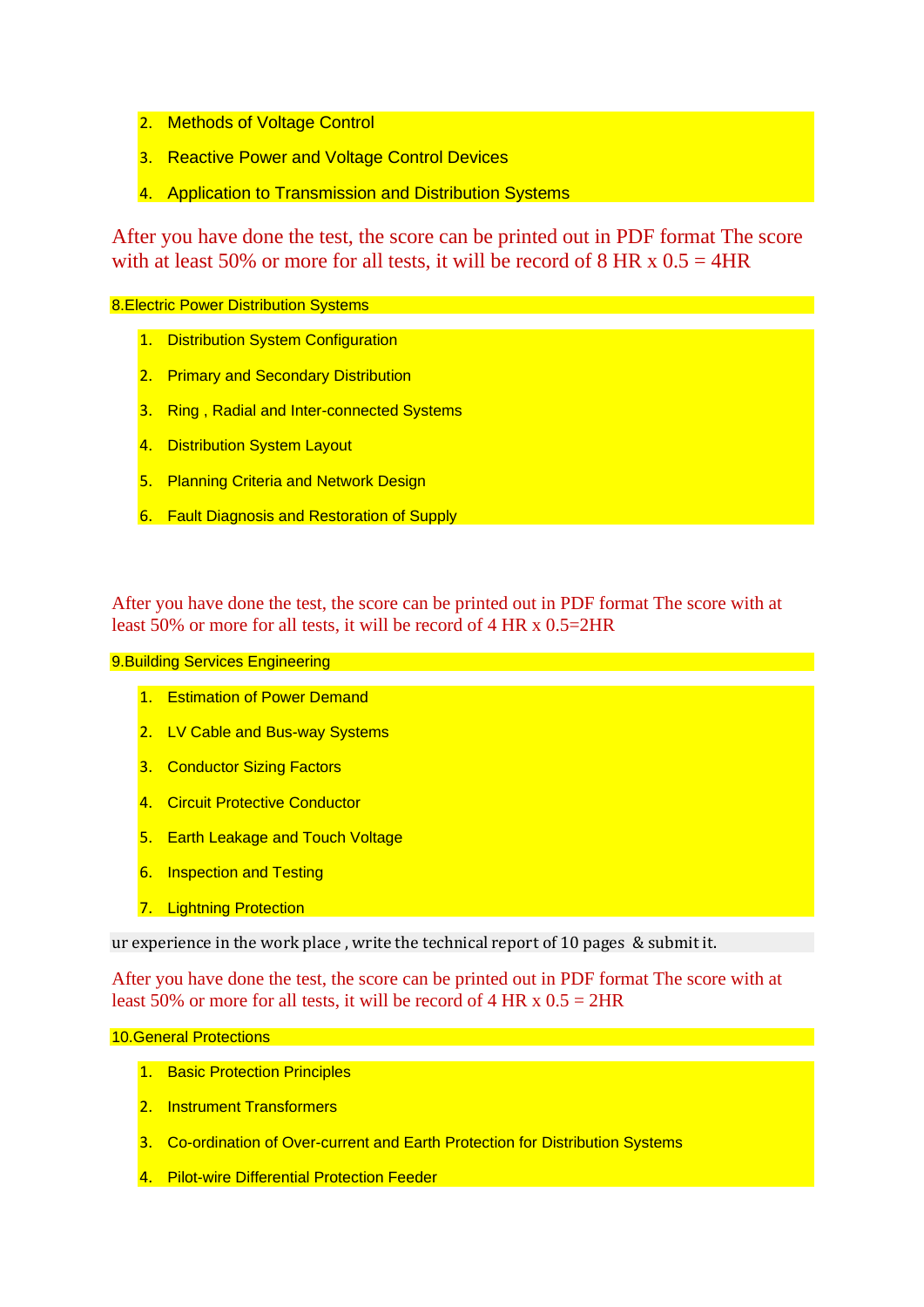After you have done the test, the score can be printed out in PDF format The score with at least 50% or more for all tests, it will be record of 2 HR x  $0.5 = 1$  HR

## **TOTAL PROFESSIONAL DEVELOPMENT PROGRAM (PDP) HOURS = 20 Hours For Year 1 &**

## SCOPE Electrical PE (Building Services)

# **PART (2)**

**YEAR 3 & 4 (Minumum 3 to 4 years is required for a graduate to become a PE)**

The practice reports need to write for each topics of the study materials included in Scope Part II.

The reports should include the followings:

- Professional topics----- You need to select the topic such as building electrical wiring or power distribution etc
- Fundamental of Engineering- What knowledge you got from the materials in your selected professional topic..
- Engineering Management--- How will you manage the l project / workforce to implement the engineering tasks by applying those knowledge in actual workplace project or simulated work place and project?.
- Rules Regulations, Standards & Specifications- You need to refer the relevant engineering rules, regulations, standards and specifications in the tasks expressed in your report.
- Safety—How will you safeguard public safety in performing the engineering tasks?
- Ethics--- How will you apply professional code of ethics in performing the engineering tasks?

The candidate should use the following format in the practice exercise reports for each topics of the Scope II that are simulated practice tasks for preparing the Professional Experience and Competency Report to be submitted to Myanmar Engineers Board for Professional Engineer (PE) Registration.

Section (1) Introduction

Section (2) Work experiences in brief and highlight the major important projects

Section 3 to 10 , the following competency should be addressed

- Apply engineering knowledge, methods and techniques
- Use of engineering technology , tools and equipments
- Safeguard public safety
- Recognition the impacts of engineering on the environment , economy and society.
- Manage engineering activities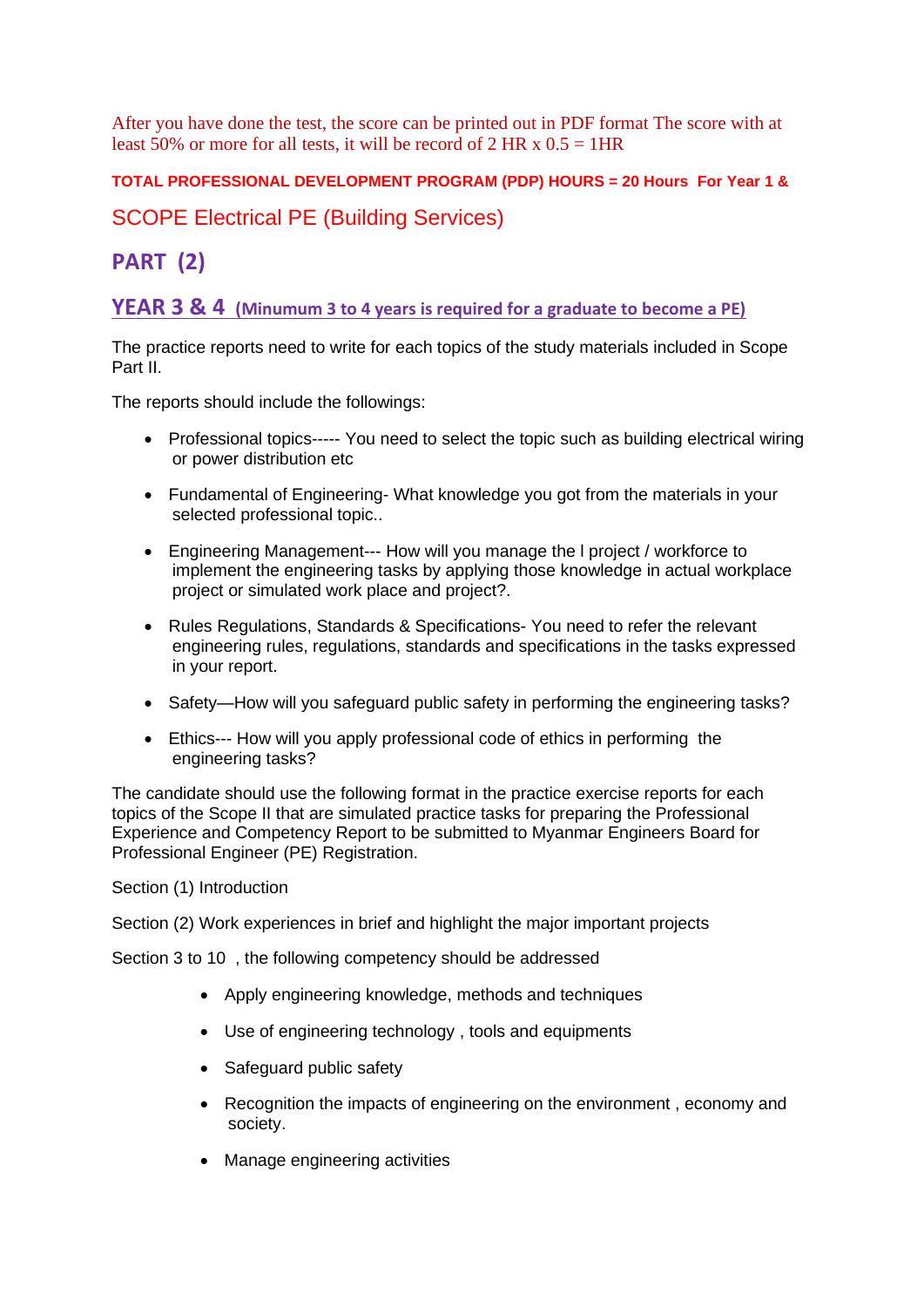- Communicate engineering information.
- Work collaboratively
- Main and enhance engineering skills and knowledge. ( Ref-MEB PEng Reg)

1.Electrical Power Supply

- 1. Generation, Transmission and Distribution
- 2. Application of Electricity
- 3. Solar Photovoltaic System
- 4. Design of Electrical Installation
- 5. Load Estimation
- 6. Power Factor Correction
- 7. Power Quality and Power System Harmonics
- 8. Consumer and Substation Switchboards and Switch Gears
- 9. Maintenance of Electrical Equipments, Switch Gears and Cables
- 10. Design of Energy Efficiency and Sustainability

## **EXERCISE ASSESSMENT (20)**

Based on the study you got from the above resources, write a professional experiences and competency report for engineering tasks in electrical power supply in above mentioned format & submit it to the

assessor. ( Weighted informal learning time for CPD including study & report= 20Hr x 0.5= 10Hr)

2.Lighting Requirement for Workplace , Indoor and Outdoor

1. Visual Needs for Safety and Security

## **EXERCISE ASSESSMENT (21)**

Based on the study you got from the above resources, write a professional experiences and competency report for engineering tasks in workplace lighting in above mentioned format & submit it to the assessor.

( Weighted informal learning time for CPD including study & report= 20Hr x 0.5= 10Hr)

3.Energy Efficiency Requirement

- 1. Minimum Energy Efficiency Requirements for New Installation and Replacement of Systems and Equipments in Buildings
- 2. Replacement of Components of Systems and Equipments in Buildings
- 3. Criteria for Determining Compliance with Energy Efficiency in Building with regards to Air conditioning and Heat Rejection Equipments, Water Heater, Motor Drives and Lighting used in Buildings.

**EXERCISE ASSESSMENT (22)**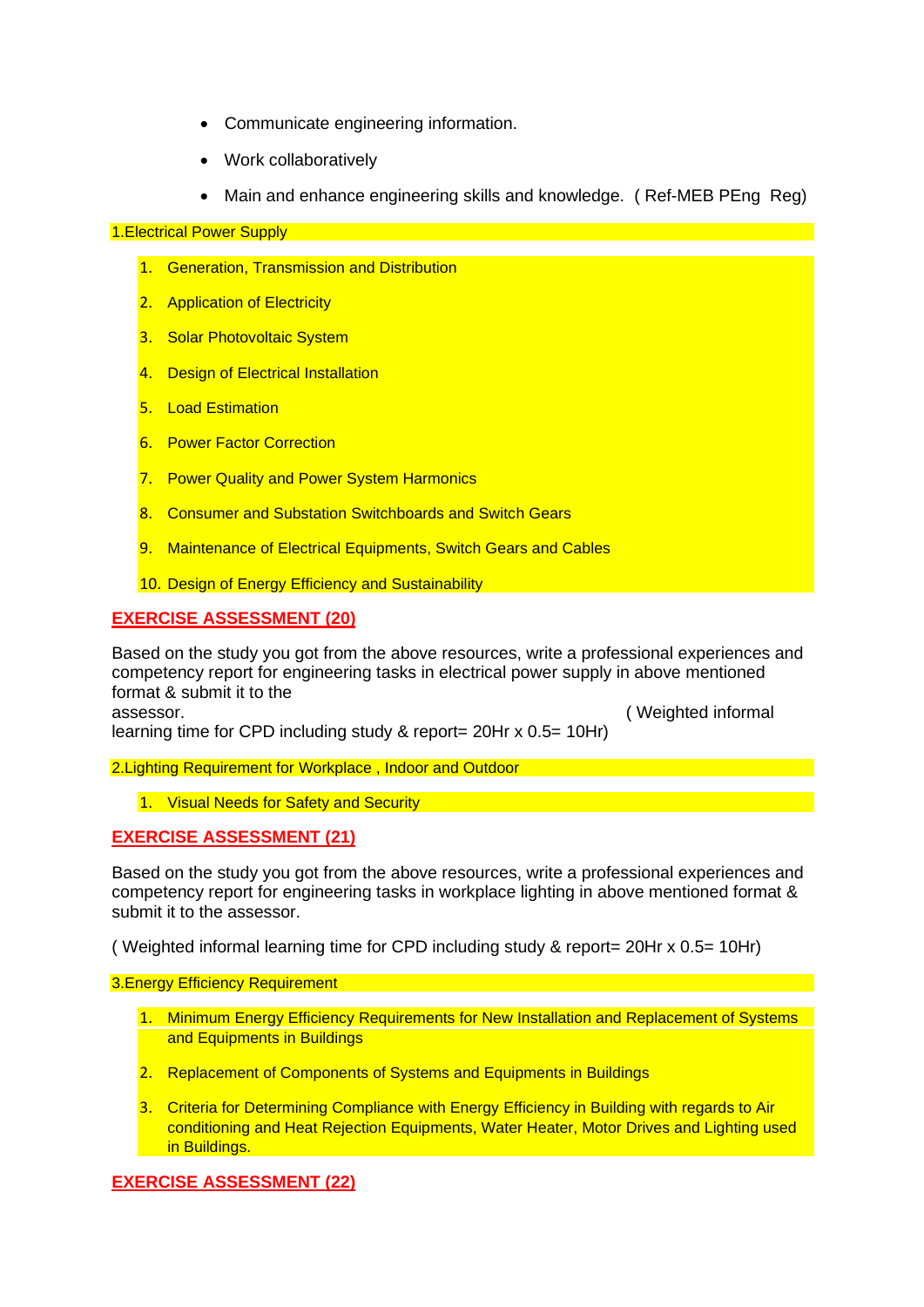Based on the study you got from the above resources, write a professional experiences and competency report for engineering tasks in energy efficiency in above mentioned format & submit it to the assessor.

( Weighted informal learning time for CPD including study & report= 20Hr x 0.5= 10Hr)

4.Protection for Safety

- 1. Principle of Operation of Protective Devices
- 2. Maximum Demand and Diversity Factors
- 3. Protection against Over Current and Short Circuit Currents
- 4. Protective Devices and Circuit Conductors
- 5. Discrimination in Protection of Electrical Circuits

## **EXERCISE ASSESSMENT (23)**

Based on the study you got from the above resources, write a professional experiences and competency report for engineering tasks in protection and safety in above mentioned format & submit it to the assessor.

( Weighted informal learning time for CPD including study & report= 20Hr x 0.5= 10Hr)

5.Cables,Bus-ways and Distribution Boards

- 1. Types and Characteristics of Cables
- 2. Method Installation
- 3. Sizing of Conduit and Trunking
- 4. Factors Affecting the Current Carrying Capacities of Cables
- 5. Sizing of Cables and Bus-ways for use Under Different Types of Conditions
- 6. Connected Load, Maximum Demand and Circuit Breakers Ratings for an Electrical **EXERCISE ASSESSMENT (24)**

Based on the study you got from the above resources, write a professional experiences and competency report for engineering tasks in electrical installation in above mentioned format & submit it to the assessor.

( Weighted informal learning time for CPD including study & report= 20Hr x 0.5= 10Hr)

#### 6.Earthing

1. Purpose of Earthing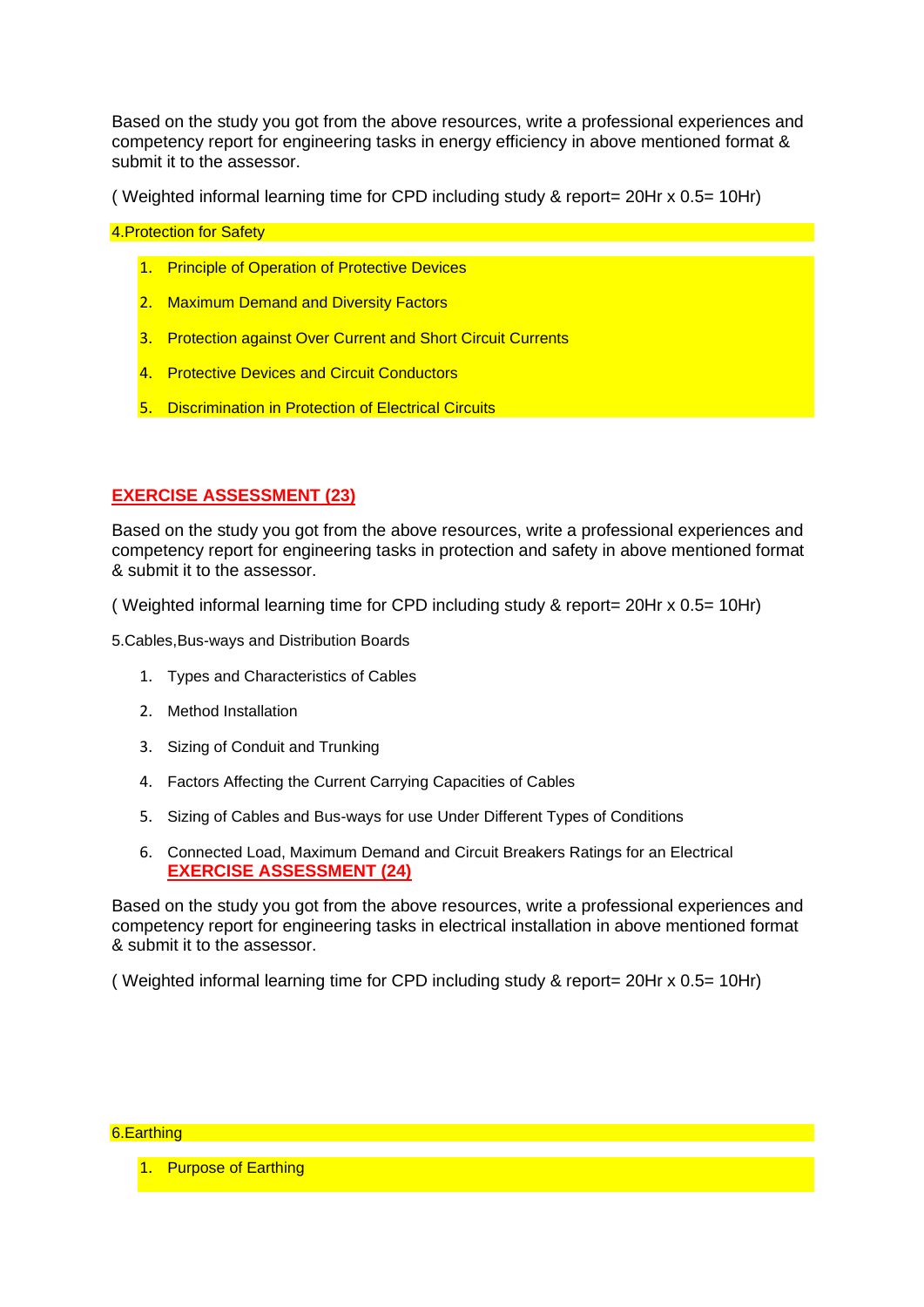- 2. Methods of Earthing
- 3. Earth Fault Loop Impedance and Earth Fault Current
- 4. Suitable Sizes of Circuit Protective Conductor
- 5. Testing of Earthing

## **EXERCISE ASSESSMENT (25)**

Based on the study you got from the above resources, write a professional experiences and competency report for engineering tasks in site earthing in above mentioned format & submit it to the assessor.

( Weighted informal learning time for CPD including study & report= 20Hr x 0.5= 10Hr)

7.Emergency Lighting

- 1. Exit and Emergency Lighting Requirements for Evaluation of Occupants
- 2. Types of Back-up Power Supply
- 3. Exit and Directional Signs

### **EXERCISE ASSESSMENT (26)**

Based on the study you got from the above resources, write a professional experiences and competency report for engineering tasks in emergency lighting in above mentioned format & submit it to the assessor.

( Weighted informal learning time for CPD including study & report= 20Hr x 0.5= 10Hr)

8.Standby Power Generator System **System System** 

- 1. Types of Essential and Critical Loads
- 2. Sizing of Generator
- 3. Voltage Regulation and its Effects on Generator Sizing
- 4. Protection of Alternators and Prime Movers
- 5. Installation of Standby Generator System Including Day-tank Battery and Charger, Fuel Supply, Engine cooling system, Plant room ventilation and fresh air intake, contend instrumentation plant and automatic transfer switch.

## **EXERCISE ASSESSMENT (27)**

Based on the study you got from the above resources, write a professional experiences and competency report for engineering tasks in stand by power system in above mentioned format & submit it to the assessor.

( Weighted informal learning time for CPD including study & report= 20Hr x 0.5= 10Hr)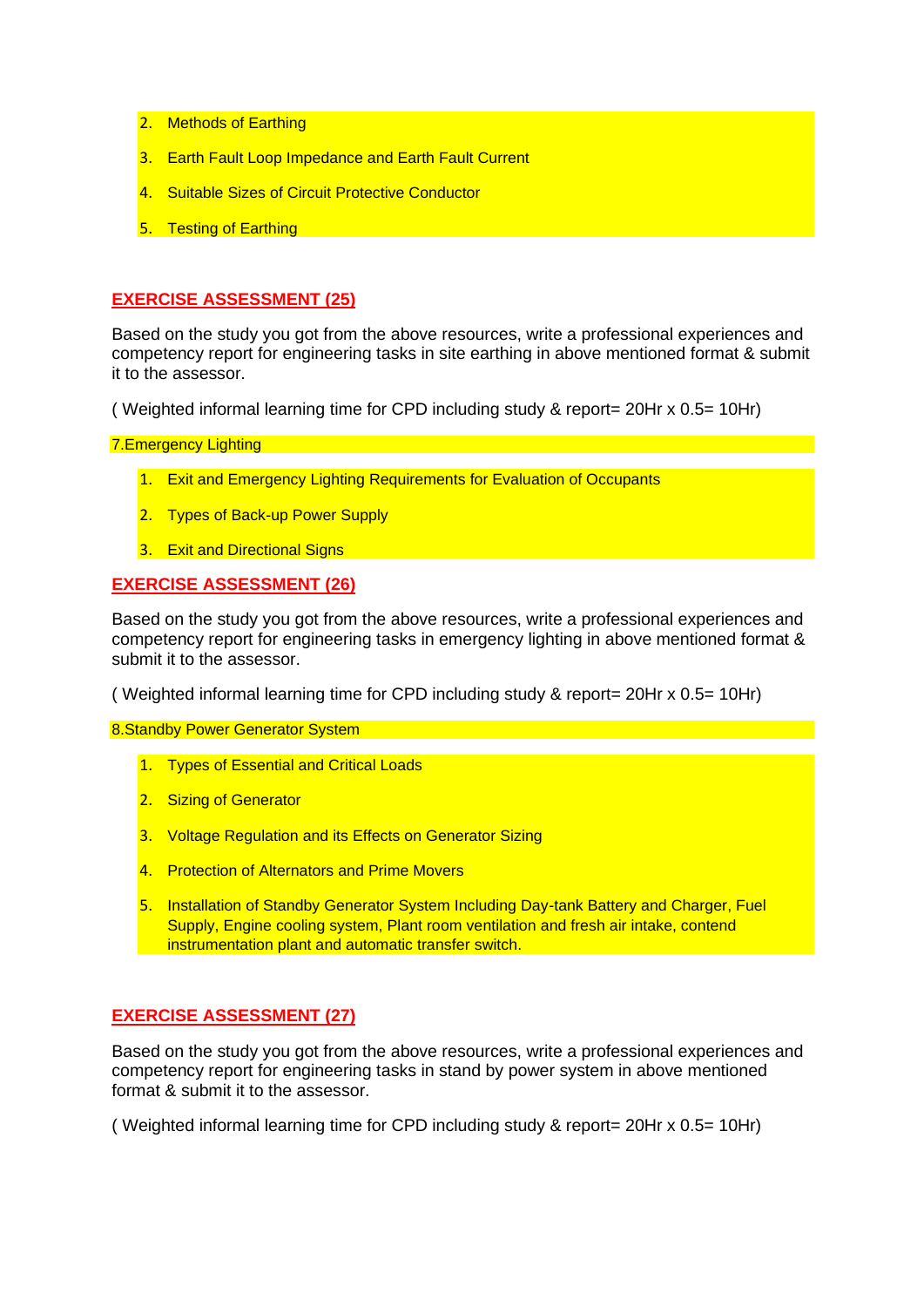#### 9.Automatic Fire Alarm System

- 1. Requirement for automatic and manual fire detection system and purpose of compartmentation as required by the fire code.
- 2. Interaction with other building services as emergency voice communication system, lifts, AHU, pressurization fans and auto-doors during alarm activation.

## **ADDITIONAL STUDY FOR AUTOMATIC FIRE ALARM SYSTEM**

Contact: [highlightcomputergroup1@gmail.com](mailto:highlightcomputergroup1@gmail.com) to request the URL for download

10. Emergency Voice Communication System

- 1. Requirement for public address system for building above 24 meters but less than 60 meters.
- 2. Requirements for emergency voice communication for building above 60 meters.
- 3. Requirement for fireman intercom.

## **EXERCISE ASSESSMENT (28)**

Based on the study you got from the above resources, write a professional experiences and competency report for engineering tasks in emergency voice communication system in above mentioned format & submit it to the assessor.

( Weighted informal learning time for CPD including study & report= 20Hr x 0.5= 10Hr)

## **ADDITIONAL STUDY FOR EMERGENCY VOICE COMMUNICATION**

Contact: [highlightcomputergroup1@gmail.com](mailto:highlightcomputergroup1@gmail.com) to request the URL for download

11.Inspection, Testing and Common Violation in Electrical Installation

- 1. Mandatory requirements for inspection and testing of electrical prior to energisation of electrical supply
- 2. Types of test instruments and standard methods of testing.

### **EXERCISE ASSESSMENT (29)**

Based on the study you got from the above resources, write a professional experiences and competency report for engineering tasks in electrical safety inspection and testing in above mentioned format & submit it to the assessor.

( Weighted informal learning time for CPD including study & report= 20Hr x 0.5= 10Hr)